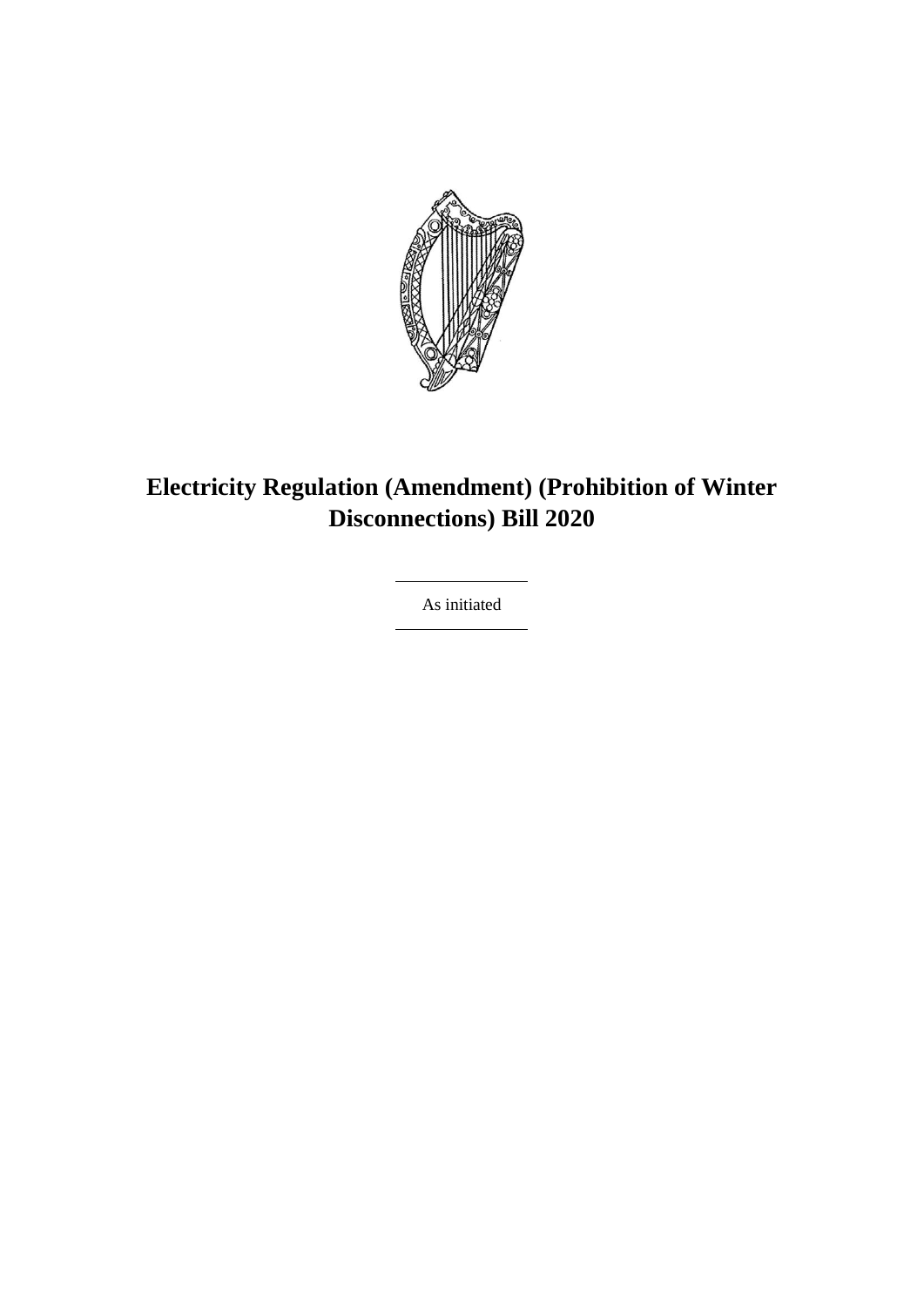

### **Electricity Regulation (Amendment) (Prohibition of Winter Disconnections) Bill 2020**

As initiated

Contents

Section

- 1. Definitions
- 2. Amendment of Section 10 of the Principle Act
- 3. Short title